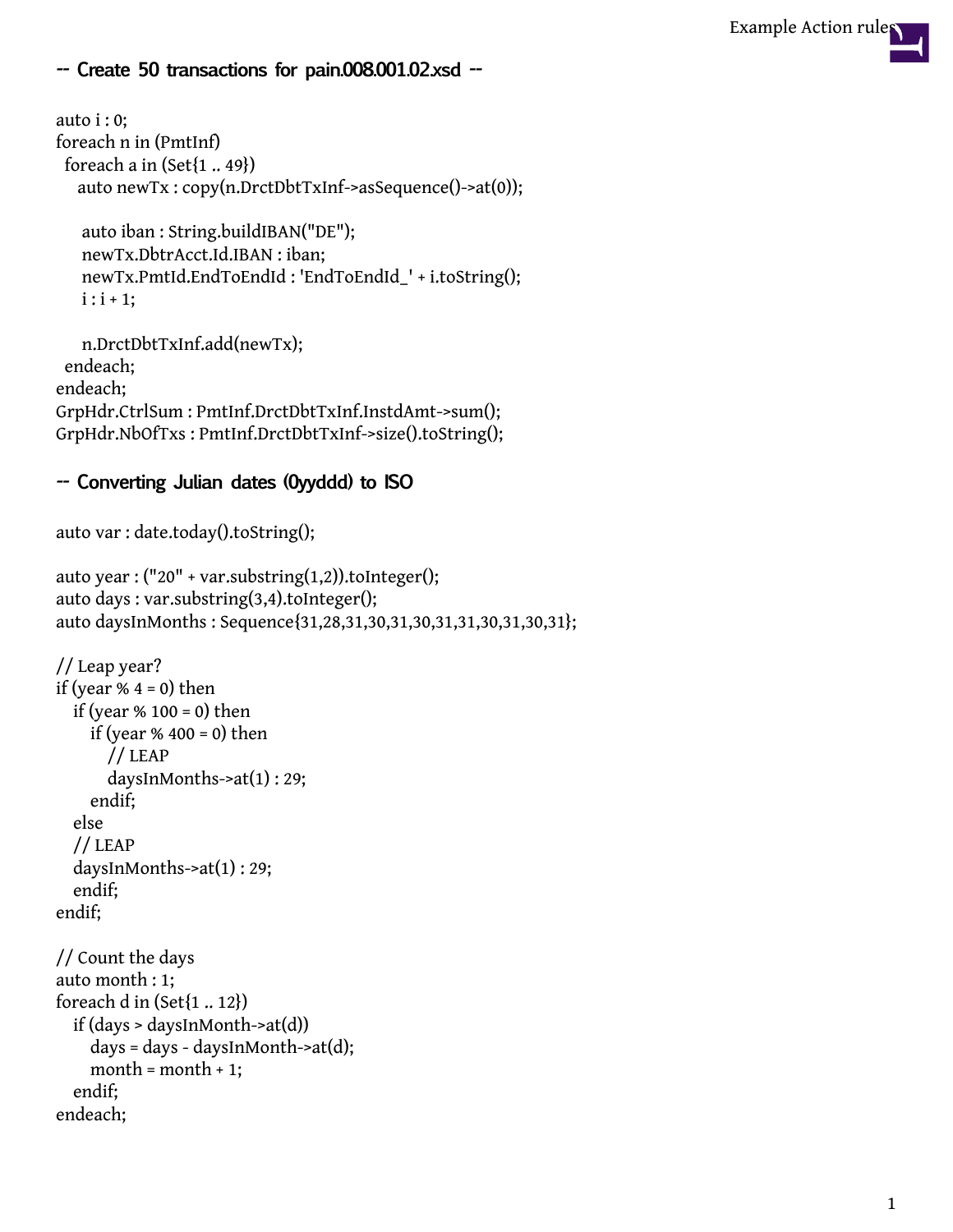// Modify the month and day if (month < 10) month =  $"0" + month.toString();$ else month = month.toString(); endif

```
if (days < 10)days = "0" + days.toString();
else
  days = days.toString();
endif
```

```
// Result it in the right format
auto result : year + "-" + month + "-" + day;
```
## **-- Converting ISO dates to Julian (0yyddd)**

```
auto var : date.today().toString();
```

```
auto year : var.substring(0,4).toInteger();
auto month : var.substring(5,7).toInteger();
auto day : var.substring(8,10);
auto daysInMonths : Sequence{31,28,31,30,31,30,31,31,30,31,30,31};
```

```
// Leap year?
if (year % 4 = 0) then
  if (year % 100 = 0) then
    if (year % 400 = 0) then
      // LEAP
      daysInMonths->at(1) : 29;
    endif;
  else
  // LEAP
  daysInMonths->at(1) : 29;
  endif;
endif;
```

```
// Count the days
auto totalDays : 0;
foreach d in (Set{1 .. month})
  totalDays: totalDays + daysInMonths->at(d - 1);
endeach;
totalDays : totalDays + day.toInteger();
```

```
// Modify the year
auto yearstr : "0" + year.toString().substring(2,4);
```